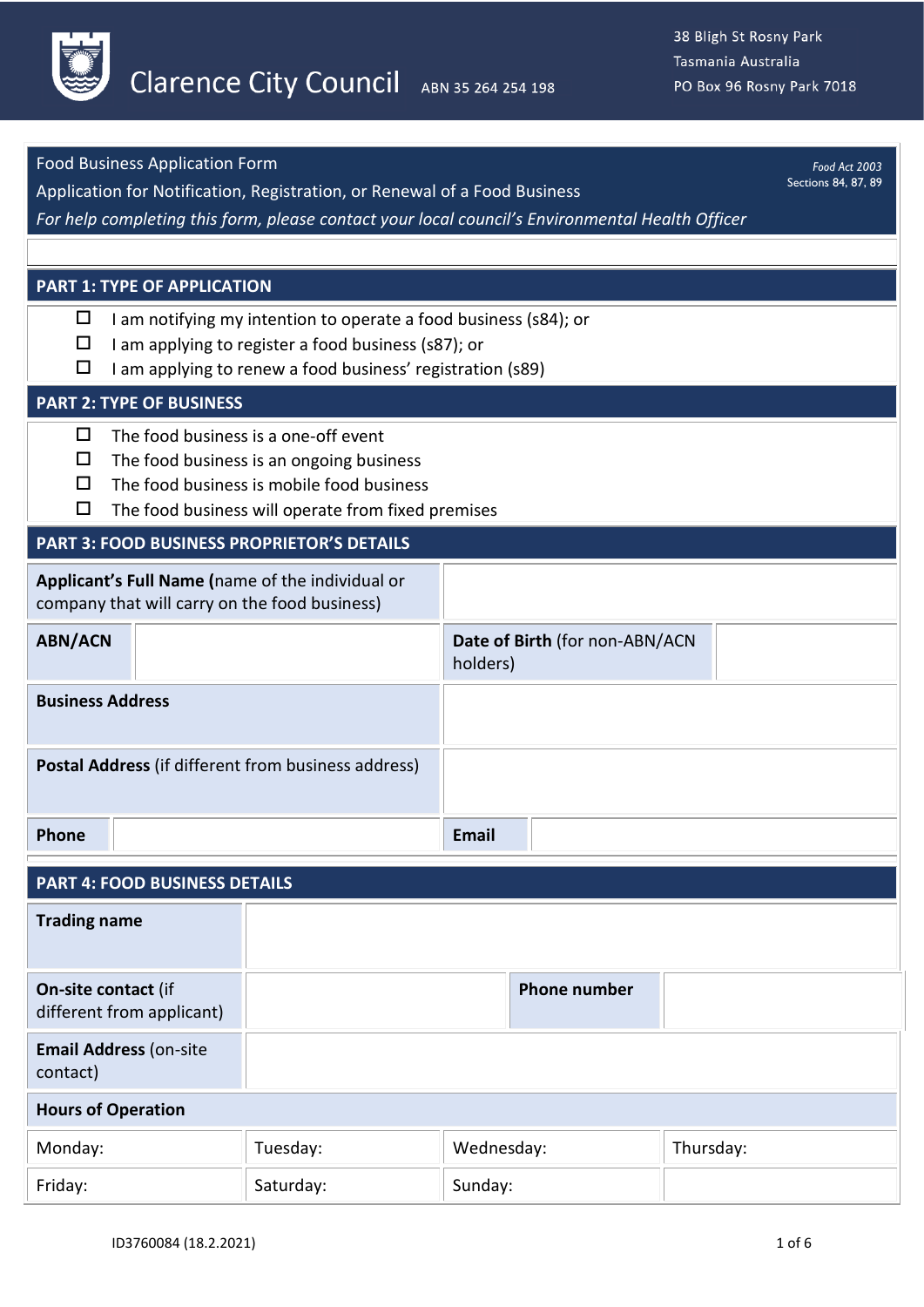| <b>FOR MOBILE FOOD BUSINESSES</b>                           |  |  |
|-------------------------------------------------------------|--|--|
| Vehicle registration number (if applicable)                 |  |  |
| Address where vehicle is garaged, or<br>equipment is stored |  |  |
| Proposed start date of trading                              |  |  |

# **PART 5: FOOD AND FOOD HANDLING ACTIVITIES**

**List the types of foods to be sold below** (please attach details if insufficient space, a menu or product list may suffice)

#### **Types of food handling activities or processes to be used**

| No Processing              | Cook-chill / sous vide            | П. |
|----------------------------|-----------------------------------|----|
| Cooking                    | Vitamising                        | П. |
| Cooling                    | Packaging / Repacking / Labelling | П. |
| Reheating                  | Vacuum packing                    | П. |
| Hot-holding / Cold-holding | Preparation in advance (>4 hours) |    |
|                            |                                   |    |

Other (specify):

## **PART 6: FOOD BUSINESS LAYOUT – MOBILE FOOD BUSINESS**

For mobile food businesses: please attach an A4 plan or photographs clearly depicting the layout of your vehicle, cart, tent, booth or other mobile structure. Refer to the *Guidelines for Mobile Food Businesses* for more information.

## **PART 7: FOOD PREPARATION & STORAGE – MOBILE FOOD BUSINESS**

If any food sold from a mobile food business is to be prepared and/or stored at another location not mentioned above, please provide details, including the address of any premises where food is to be stored or prepared. Attach details if insufficient space

# **PART 8: APPLICANT DECLARATION**

I declare that the information provided on this form is true and correct. I understand and agree that information on this form, and about the business and its on-going operation, may be shared between Authorised Officers, councils, and other jurisdictions to assess this application and the business' compliance with the Food Act 2003.

 $\Box$  I consent to receiving communications about this application in electronic form.